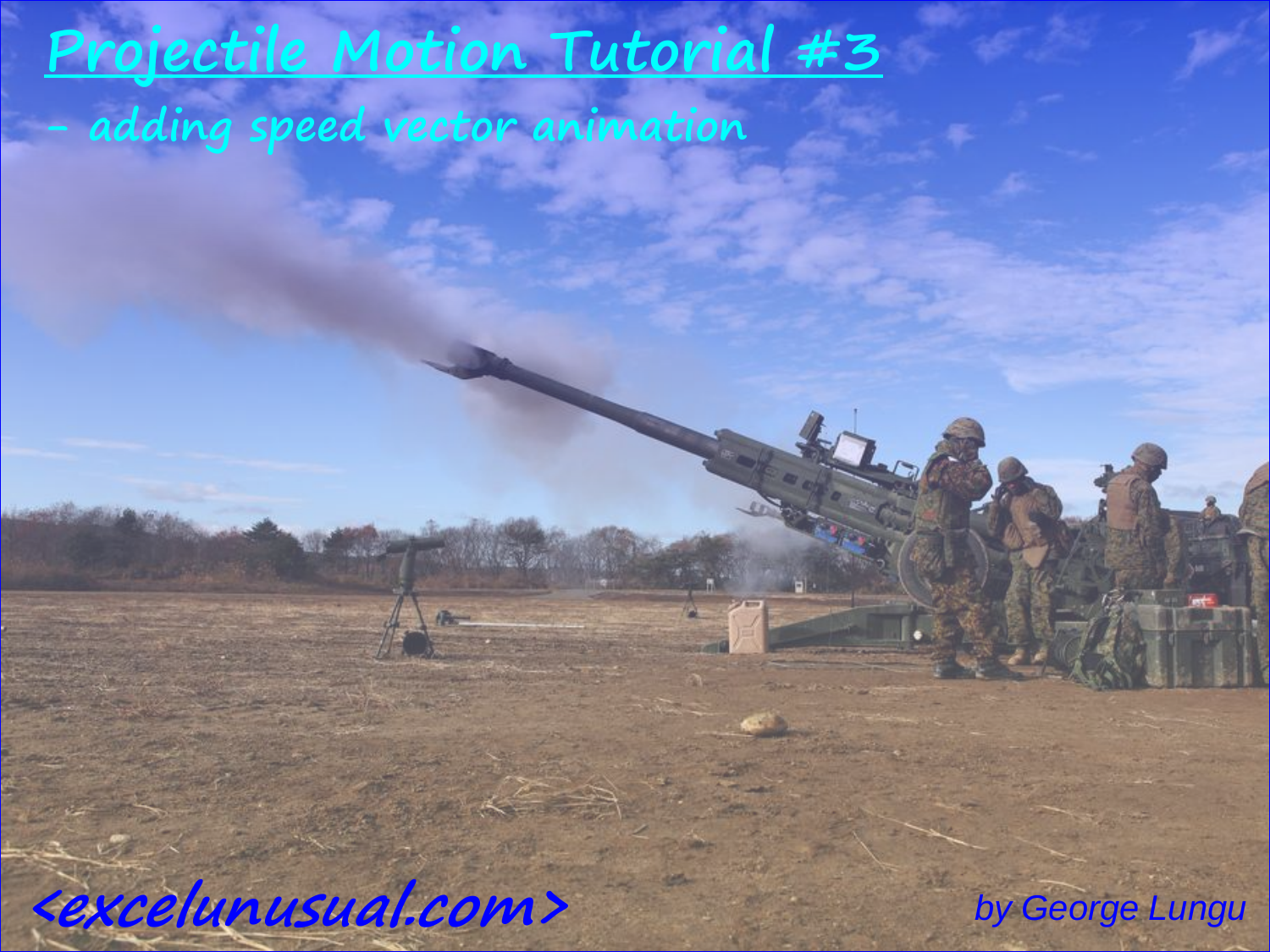## *Adding speed vector animation:*

Now that we have a simple animated projectile motion (left chart) let's try to add the three instantaneous speed vectors associated with the projectile (right chart). These speed vectors are: the horizontal speed, vertical speed and the total speed vector.



Starting with this plain vanilla model let's add speed vectors to the projectile

**<www.excelunusual.com>** 2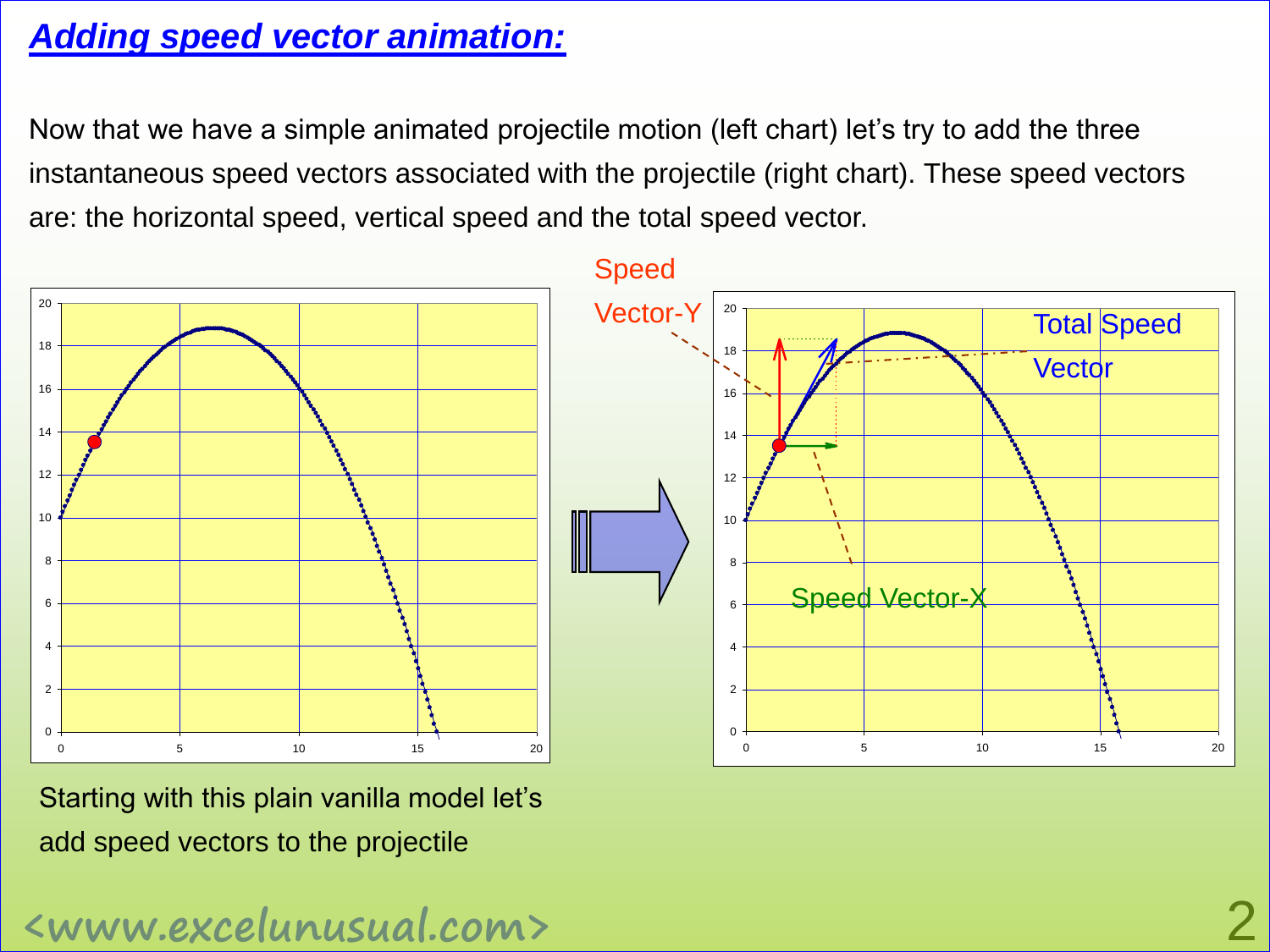## *Creating a horizontal vector:*

Let's plot the data in the table below on a 2D scatter chart. You can adjust the numbers to get a different shape arrow at the end of the stick.

#### **A => B => C => B => D**

|   | 0.8 | 0.05    |
|---|-----|---------|
| R |     |         |
|   |     |         |
| R |     |         |
|   | 0.8 | $-0.05$ |



We will use three tables like this for the three speed vectors with the following transformations:

- We need to have a global scale factor for the user to adjust to his preference
- In addition to the global scaling operation mentioned above, each of the three vectors will be individually scaled by the three speed components (horizontal, vertical and total)
- All three vectors need to be translated from the origin to the projectile coordinates
- The vertical speed component needs to be rotated by +90 degrees
- The total speed component has to be rotated by *arctangent( v\_vertical / v\_horizontal )*

## **<www.excelunusual.com>** 3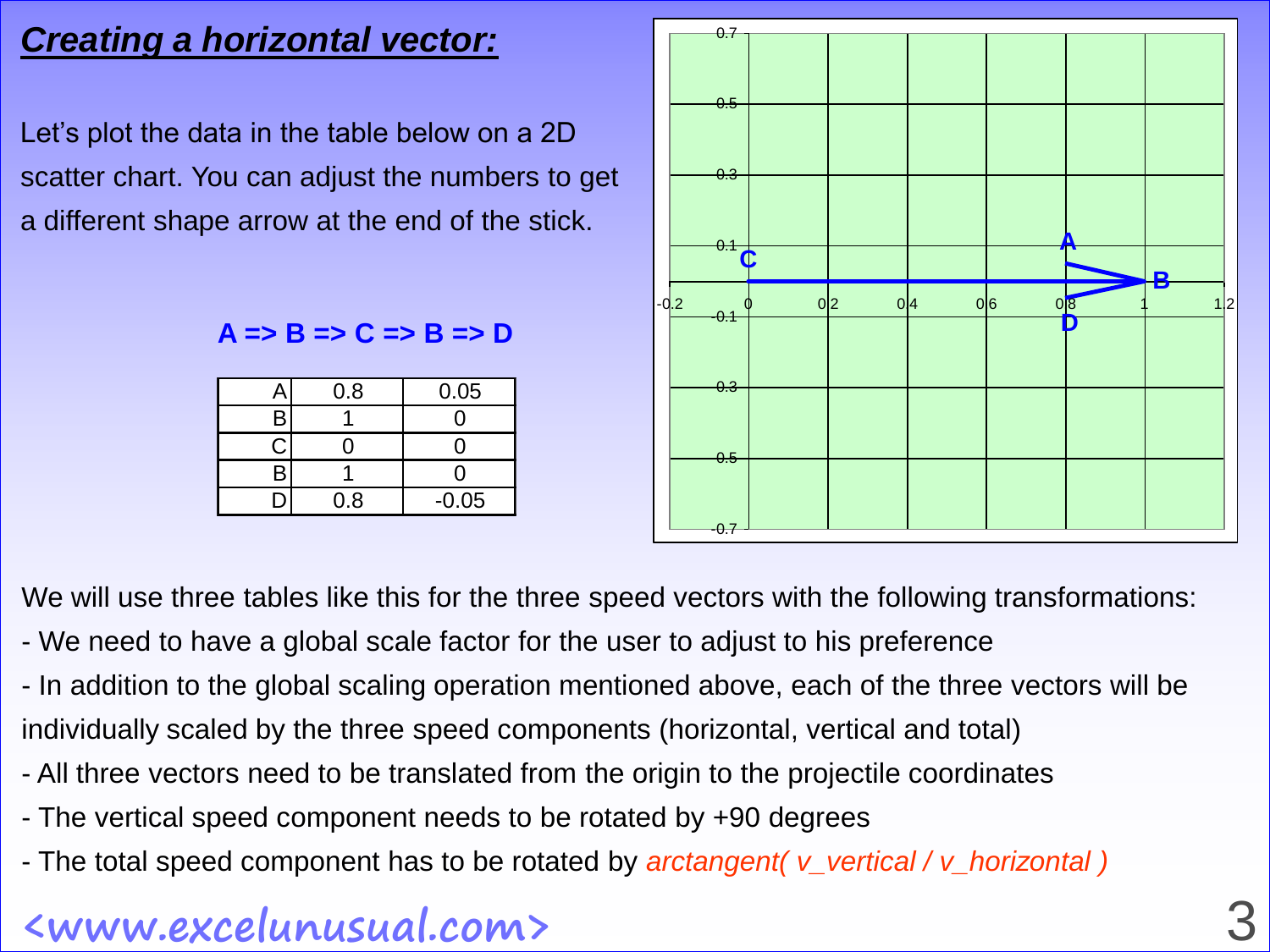### *Let's create an area in the worksheet with the following variables :*

**Current coordinates:** these are calculated from two consecutive slices of the trajectory table. The position of the slices is selected by the "Index" which is dynamically generated by the "Fire" macro and is found in cell B20. We could have use exact formulas to calculate speed but this approach is also valid for future models which use numerical methods to derive the position



**Global scaling factor:** it is just a constant adjustable by user depending of how large he wants the vectors to look

**Current coordinates:** these are a slice of the trajectory table. The position of the slice is selected by the "Index" which is dynamically generated by the "Fire" macro and is found in cell B20

of the projectile.<br>
of the projectile. Cell G36: "=OFFSET(D26,B20,0)"

*t*

 $\Delta$ 

 $y_{\text{next}} - y_{\text{current}}$ 

-

 $\Delta$ 

*t*

 $x_{\text{next}} - x_{\text{current}}$ 

*v*

*y*

=

 $=$ 

*v*

*x*

Cell F39: "=(OFFSET(C27,B20,0)-OFFSET(C26,B20,0))/B16" Cell G36: "=(OFFSET(D27,B20,0)-OFFSET(D26,B20,0))/B16"

> This is how the speed components were estimated ( $\Delta t$  is the time step)

**<www.excelunusual.com>** 4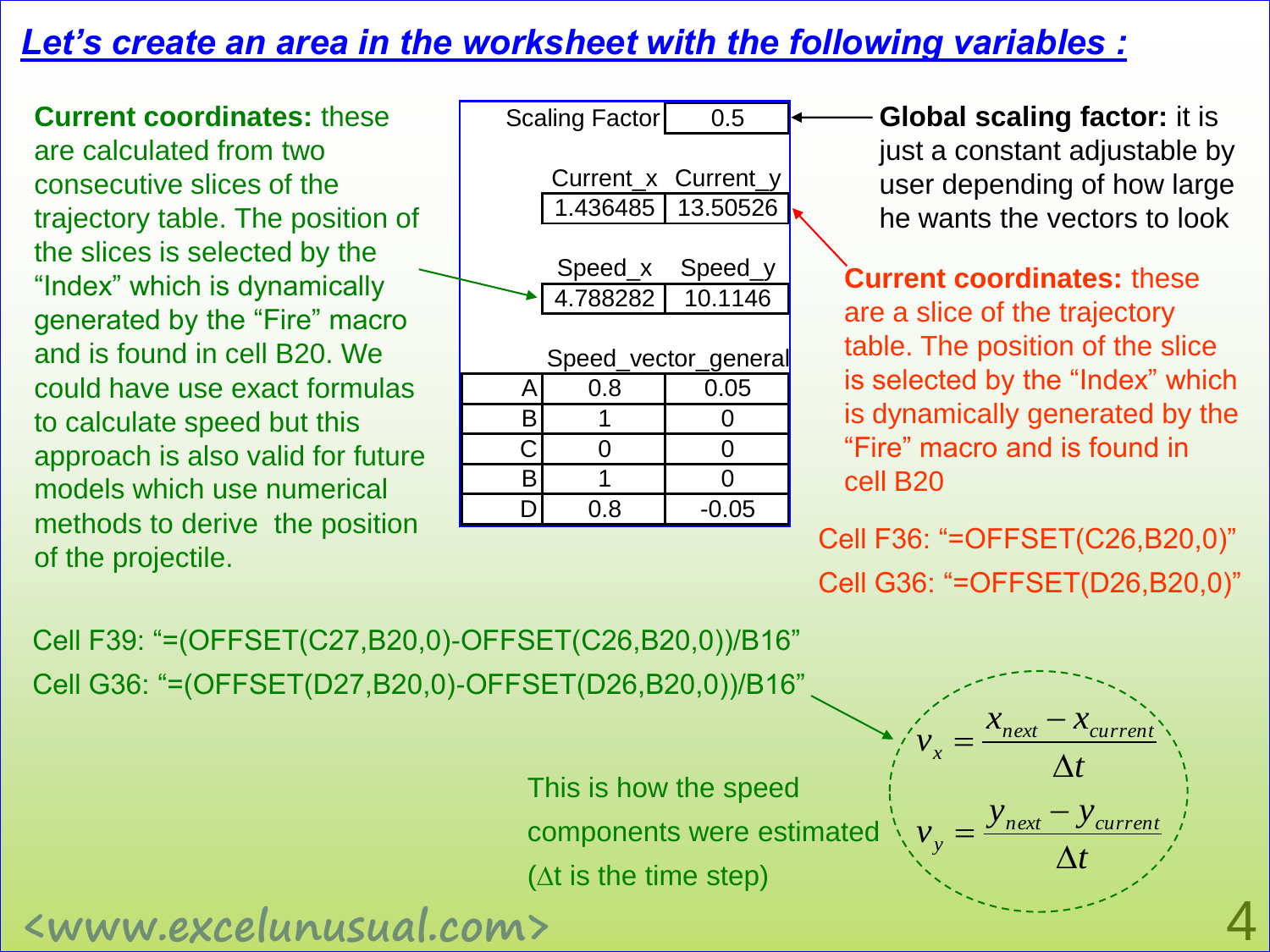**Speed Vector-X** is calculated by taking the Speed Vector General coordinates, multiplying them by the general scaling factor and by the Speed\_x and shifting them by the current coordinates

**Speed Vector-Y** is calculated by taking the Speed Vector General coordinates, multiplying them by the general scaling factor and by the Speed\_y, rotating everything by  $90^\circ$  and then shifting them by the current coordinates

**Total Speed Vector** is calculated by taking the "Speed Vector General" coordinates and multiplying them by the general scaling factor and by the total speed (we use Pythagoras to estimate it from Speed\_x and Speed\_y), rotating everything by arctangent(Speed\_x/Speed\_y) and then shifting them by the current coordinates

**Aux\_line\_vert** is generated from the tip of the **Total Speed Vector** and the tip of **Speed Vector-X**

**Aux\_line\_horiz** is generated from the tip of the **Total Speed Vector** and the tip of **Speed Vector-Y**

**<www.excelunusual.com>** 5